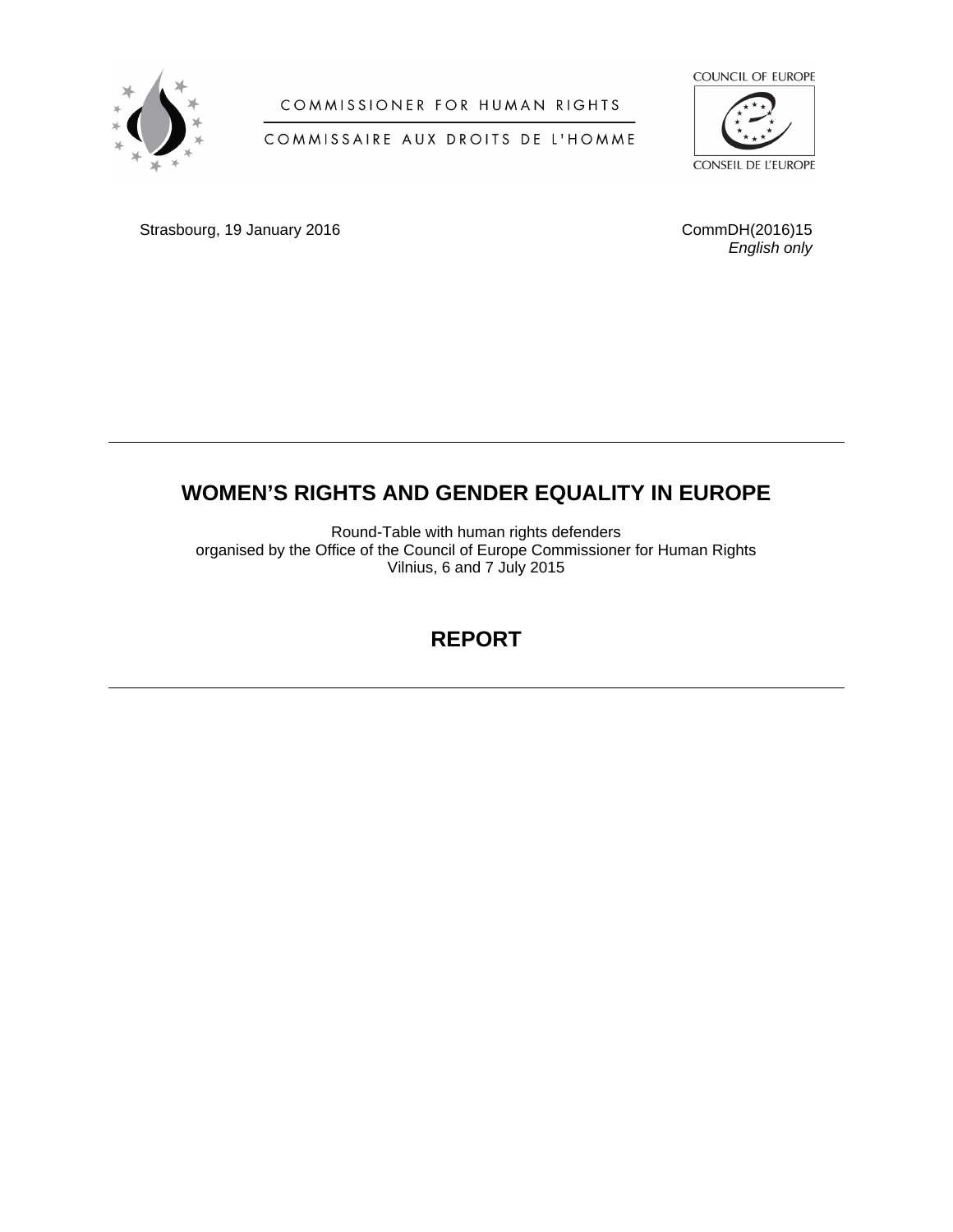## **Introduction**

- 1. The Commissioner for Human Rights of the Council of Europe (the Commissioner) actively supports the work of human rights defenders, including those who are at risk, and promotes the development of an environment conducive to their work.<sup>1</sup> The protection of human rights defenders, especially those working in difficult situations, remains a major issue in the Council of Europe area. Human rights organisations and defenders are key partners of the Commissioner.
- 2. The Commissioner regularly raises issues related to human rights defenders, including concerns about restrictions and obstacles to their work, in his country and thematic work, as well as through third party interventions before the European Court of Human Rights (the Court).
- 3. Since 2008 the Commissioner has met annually with different groups of human rights defenders from the Council of Europe area in a round-table format. Recently, several thematic consultations have taken place. Events on [post-war justice and durable peace in the former Yugoslavia](https://wcd.coe.int/ViewDoc.jsp?id=1998891) (2012); [the protection of migrant rights in Europe](https://wcd.coe.int/com.instranet.InstraServlet?command=com.instranet.CmdBlobGet&InstranetImage=2844715&SecMode=1&DocId=2049674&Usage=2) (2012); and [human rights and the security sector](https://wcd.coe.int/com.instranet.InstraServlet?command=com.instranet.CmdBlobGet&InstranetImage=2863399&SecMode=1&DocId=2342108&Usage=2) (2013) gathered human rights defenders with relevant thematic expertise. These round-tables resulted in fruitful discussions and helped develop the Commissioner's country and thematic work in the given areas and improve the support given by his Office to human rights defenders.
- 4. The Office of the Commissioner organised a round-table with human rights defenders on the topic of women's rights and gender equality in Europe on 6 and 7 July 2015 in Vilnius. The Commissioner's thematic work in 2014 and 2015 had a strong focus on these issues.<sup>2</sup> Gender equality and women's rights were also discussed during a number of country visits, for example in Armenia,<sup>3</sup> Serbia<sup>4</sup> and San Marino.<sup>5</sup> The round-table gathered human rights defenders from over 20 countries of the Council of Europe area, who carry out prominent work in the field of women's rights and gender equality, and members of the Commissioner's Office.
- 5. The event provided an opportunity to discuss several specific issues related to gender equality and the enjoyment of human rights by women, and to assess the situation of women's rights defenders as well as their work environment in the Council of Europe area. The round-table reinforced links and co-operation between human rights defenders and the Commissioner and among the participating human rights defenders.
- 6. The discussions focused on the following themes: violence against women and access to justice for victims; gender-based discrimination and stereotypes in the education system; and the situation of human rights defenders promoting women's rights and gender equality. The present report constitutes a concise summary of the trends and proposals identified during the discussions in relation to these themes.
- 7. The discussions were aimed at helping the Commissioner and his Office to further develop their work on women's rights and gender equality and to support human rights defenders, in particular those in a difficult situation. The Commissioner wishes to express his sincere gratitude to the participants of this round-table for their valuable contributions to the debate.

<sup>&</sup>lt;sup>1</sup> For more information, visit the Commissioner's **[webpage](http://www.coe.int/en/web/commissioner/human-rights-defenders) dedicated to human rights defenders.** 

<sup>&</sup>lt;sup>2</sup> For more information, visit the Commissioner's [webpage](http://www.coe.int/en/web/commissioner/home) dedicated to women's rights and gender equality. See also the Commissioner for Human Rights Annual [Report](https://wcd.coe.int/com.instranet.InstraServlet?command=com.instranet.CmdBlobGet&InstranetImage=2839693&SecMode=1&DocId=2252924&Usage=2) for 2014, section on Gender Equality, page 47.

<sup>&</sup>lt;sup>3</sup> Report by Nils Muižnieks following his visit to [Armenia](https://wcd.coe.int/com.instranet.InstraServlet?Index=no&command=com.instranet.CmdBlobGet&InstranetImage=2790589&SecMode=1&DocId=2243332&Usage=2) from 5 to 9 October 2014, CommDH (2015)2, paragraphs 93 to 172.

<sup>&</sup>lt;sup>4</sup> Report by Nils Muižnieks following his visit to <u>[Serbia](https://wcd.coe.int/com.instranet.InstraServlet?command=com.instranet.CmdBlobGet&InstranetImage=2798638&SecMode=1&DocId=2302808&Usage=2)</u> from 16 to 20 March 2015, CommDH (2015)14, paragraphs 107 to 124, and paragraphs 133-134.

<sup>&</sup>lt;sup>5</sup> Report by Nils Muižnieks following his visit to <u>San Marino</u> from 9 to 10 June 2015, CommDH (2015)22, paragraphs 28 to 45.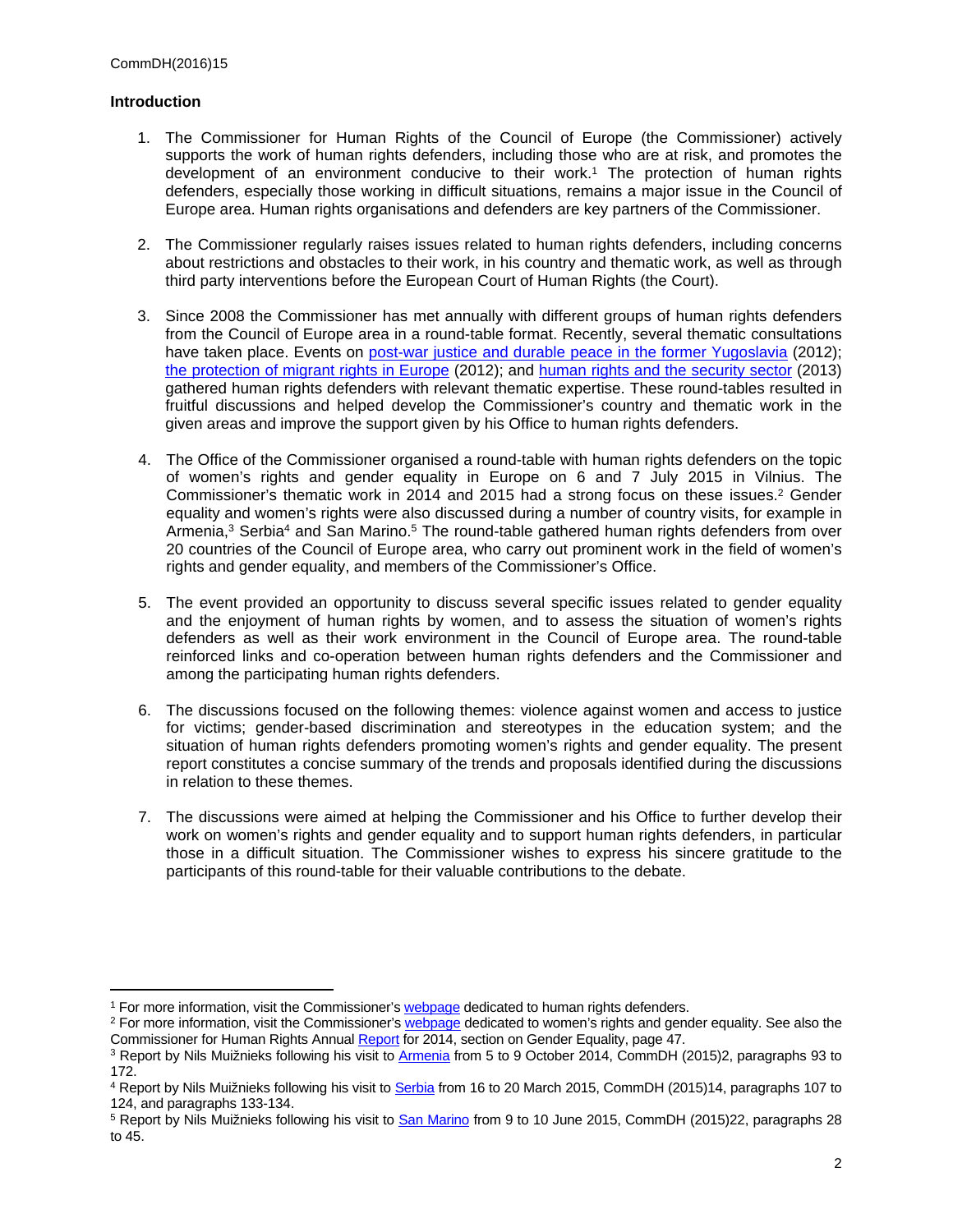#### **I. Violence against women and access to justice**

- 8. As a starting point, all participants stressed the importance of the Council of Europe Convention on preventing and combating violence against women and domestic violence (hereinafter: the Convention or Istanbul Convention), as a legally binding instrument clearly establishing that violence against women must be understood as a violation of human rights and a form of discrimination. They noted that domestic violence, as defined in the Istanbul Convention, includes acts of physical, sexual, psychological and economic violence between members of the family or domestic unit, irrespective of biological or legal family ties. Intimate-partner violence between current or former spouses or partners is also included. Domestic violence constitutes a form of violence which affects women disproportionately and which is therefore distinctly gendered as highlighted in the explanatory memorandum to the Istanbul Convention.
- 9. It was also recalled that the Istanbul Convention criminalises several forms of gender-based violence, i.e. violence directed against a woman because she is a woman or violence that affects women disproportionately, such as stalking (which includes cyber-stalking), sexual harassment, sexual violence and rape. The Convention also counters forced marriage, female genital mutilation, and forced abortion and sterilisation.
- 10. The participants agreed that states should ratify and fully implement the Istanbul Convention.<sup>6</sup> However, in many countries, the ratification of the Convention has been delayed due to several factors including hostile attitudes held by ultra-conservative groups who consider that the definition of gender contained in the Convention would clash with what they see as the preservation of the "traditional concept of the family". To date, 19 Council of Europe member states have [ratified](http://www.conventions.coe.int/Treaty/Commun/ChercheSig.asp?NT=210&CM=&DF=&CL=ENG) the Convention.<sup>7</sup> In addition, 20 countries have signed it,<sup>8</sup> leaving eight member states with no action on this.<sup>9</sup>

#### *Obstacles and good practices concerning women's access to justice*

- 11. During this session, the participants discussed at length the question of access to justice for victims of violence against women. They recalled that states can be held responsible under international human rights law, and in particular the European Convention on Human Rights, if they do not respond adequately to violence against women, including when it is inflicted by nonstate actors. However, in practice, the response of European states is far from satisfactory, as the [case-law](http://www.echr.coe.int/Documents/FS_Domestic_violence_ENG.pdf) of the Court shows.<sup>10</sup>
- 12. The participants welcomed the fact that the Council of Europe Gender Equality Strategy 2014-  $2017<sup>11</sup>$  focused on equal access to justice for women and they used it as a basis for their discussions on the obstacles and good practices which had been identified by the Council of Europe Gender Equality Commission in this field.<sup>12</sup>

<sup>&</sup>lt;sup>6</sup> See also: "Fighting violence against women must become a top priority", [Human Rights Comment](http://www.coe.int/en/web/commissioner/-/fighting-violence-against-women-must-become-a-top-priority?inheritRedirect=true&redirect=%2Fen%2Fweb%2Fcommissioner%2Fblog-2014) by Mr Nils Muižnieks, Council of Europe Commissioner for Human Rights, 29 July 2014.

<sup>7</sup> Albania, Andorra, Austria, Bosnia and Herzegovina, Denmark, Finland, France, Italy, Malta, Monaco, Montenegro, the Netherlands, Poland, Portugal, Serbia, Slovenia, Spain, Sweden and Turkey.

<sup>&</sup>lt;sup>8</sup> Belgium, Croatia, Cyprus, Estonia, Georgia, Germany, Greece, Hungary, Iceland, Ireland, Lithuania, Luxembourg, Norway, Romania, San Marino, Slovakia, Switzerland, "the former Yugoslav Republic of Macedonia", Ukraine, and the United Kingdom.

<sup>&</sup>lt;sup>9</sup> Armenia, Azerbaijan, Bulgaria, the Czech Republic, Latvia, Liechtenstein, the Republic of Moldova and the Russian **Federation** 

<sup>&</sup>lt;sup>10</sup> See the Court registry [factsheet](http://www.echr.coe.int/Documents/FS_Violence_Woman_ENG.pdf) on domestic violence and factsheet on violence against women. See also the caselaw research [report](https://www.coe.int/t/DGHL/STANDARDSETTING/EQUALITY/03themes/access_to_justice/Court%20doc%20eng.pdf) on equal access to justice in the case-law on violence against women before the European Court of Human Rights, Council of Europe, September 2015.

<sup>&</sup>lt;sup>11</sup> Council of Europe Gender Equality **Strategy 2014-2017.** 

<sup>&</sup>lt;sup>12</sup> See the Council of Europe [Factsheet](http://www.coe.int/t/dghl/standardsetting/equality/03themes/access_to_justice/Factsheet%20A2J%20Jan%202015%20English.pdf) on Guaranteeing Equal Access of Women to Justice. See also the [website](http://www.coe.int/t/dghl/standardsetting/equality/05conferences/2015_BerneConfAccessJustice/default_en.asp) of the Conference on the topic "towards guaranteeing equal access of women to justice" organised on 15 and 16 October 2015 in Bern by the Council of Europe and Switzerland.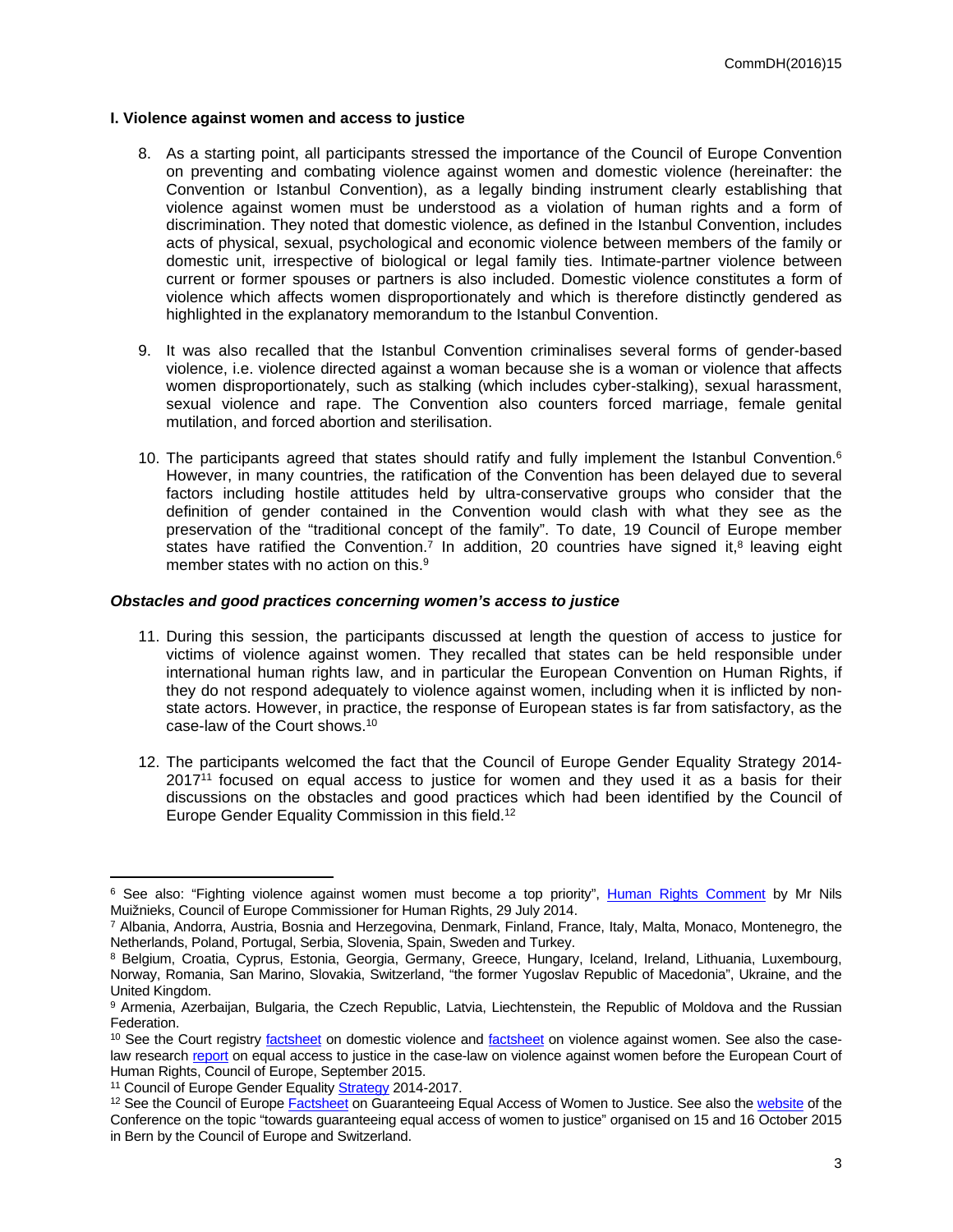- 13. As concerns obstacles, women who wish to claim their rights are too often confronted with indifference, gender bias and stigmatisation by the police, prosecutors and judges. For instance, bias can result in mitigating circumstances applied to reduce the sanction of a violent partner. In other cases, some judges fail to see women who are addicted to drugs or alcohol as credible victims of violence, notwithstanding that women exposed to violence in adulthood actually demonstrate a higher risk of drug and alcohol dependence.<sup>13</sup>
- 14. There was also a discussion on the danger of using children's rights as a pretext to curtail the rights of a woman victim of violence who is also the mother of the children in question. In some cases, judges are receptive to the argument of the "parental alienation syndrome", despite the fact that this theory is severely criticised by specialists. In some extreme cases, women have even been held responsible for not having protected their children from domestic violence inflicted by their partners. It is important that judges consider all aspects of the problem before deciding whether to grant a violent partner the right to supervised visitation to children living with the partner victim of violence.
- 15. The participants also highlighted other obstacles to access to justice including the lack of awareness of procedures among victims; the lack of financial resources and restrictions on the availability of legal aid; and the emphasis placed on using out-of-court settlements to ensure a swift end to a legal dispute, often leaving women at a disadvantage.<sup>14</sup> Fear, shame and cultural and/or religious barriers can also explain difficulties in access to justice. Women, particularly members of certain minority groups, can also be reluctant to report violence due to a serious lack of trust in law enforcement officials. A study on women's access to the European Court drew attention to the low number of applications filed by women, pointing out that this possibly reflects obstacles experienced by women at national level.
- 16. The participants stressed that, as violence against women often goes underreported, it is necessary to collect adequate data on women's access to justice. Such data can be used to address inequalities and discrimination and promote the respect and protection of women's human rights through effective remedies and adequate reparation.
- 17. All participants recalled the need to have, as a prerequisite, comprehensive and specific legislation addressing all forms of domestic violence and violence against women and providing for means to prevent it, protect the victims and prosecute the offenders. The first step is to ensure that domestic violence is not seen as a "private and family affair" issue anymore but as a human rights violation.
- 18. It appears that in a number of member states domestic violence is not yet penalised as such. In other countries, when it is penalised, legislation sometimes fails to clearly tackle the gender perspective of this form of violence. In some countries legislation adopted on violence against women and domestic violence is fairly recent, which makes it difficult to evaluate its impact. In Albania, for example, domestic violence was criminalised as such through amendments brought to the Criminal Code in 2012 and 2013. Once legislation is in place, the most difficult challenge is to have it implemented by the main stakeholders, including the police, the prosecution service and judges. For instance, while the 2001 Ukrainian law on domestic violence authorises criminal, administrative and civil penalties for domestic violence, in practice perpetrators of domestic violence face only administrative penalties. In the Republic of Moldova, the Criminal Code provides sanctions for "family violence" of all levels. However, prosecutors and the police have been slow to apply the relevant provisions in cases of low-level injuries and often require repeated incidences of violence before bringing charges or pursuing a case.<sup>15</sup> Finally, the lack of political will and the absence of a concrete action plan can make legislation against domestic violence very ineffective.

<sup>&</sup>lt;sup>13</sup> See for instance, Marilyn Clark and the members of the Pompidou Group Expert Working Group on the Gender Dimension of NMUPD. [The gender dimension of non-medical use of prescription drugs in Europe and the Mediterranean](http://www.coe.int/T/DG3/Pompidou/Source/Documents/179914_Gender%20dimension%20of%20non-medical%20use%20of%20prescription%20drugs_web.pdf)  [region](http://www.coe.int/T/DG3/Pompidou/Source/Documents/179914_Gender%20dimension%20of%20non-medical%20use%20of%20prescription%20drugs_web.pdf), Council of Europe, 2015, p. 30.

 $\frac{14}{14}$  See the Council of Europe **[Factsheet](http://www.coe.int/t/dghl/standardsetting/equality/03themes/access_to_justice/Factsheet%20A2J%20Jan%202015%20English.pdf)** on Guaranteeing Equal Access of Women to Justice.

<sup>&</sup>lt;sup>15</sup> See [Submission](http://www2.ohchr.org/english/bodies/cedaw/docs/ngos/JointNGOSubmission_Moldova56_PSWG.pdf) to the Committee on the Elimination of Discrimination against Women for the 56th Session (October 2013) by the Advocates for Human Rights and Women's Law Center, Chisinau, Moldova, 2013.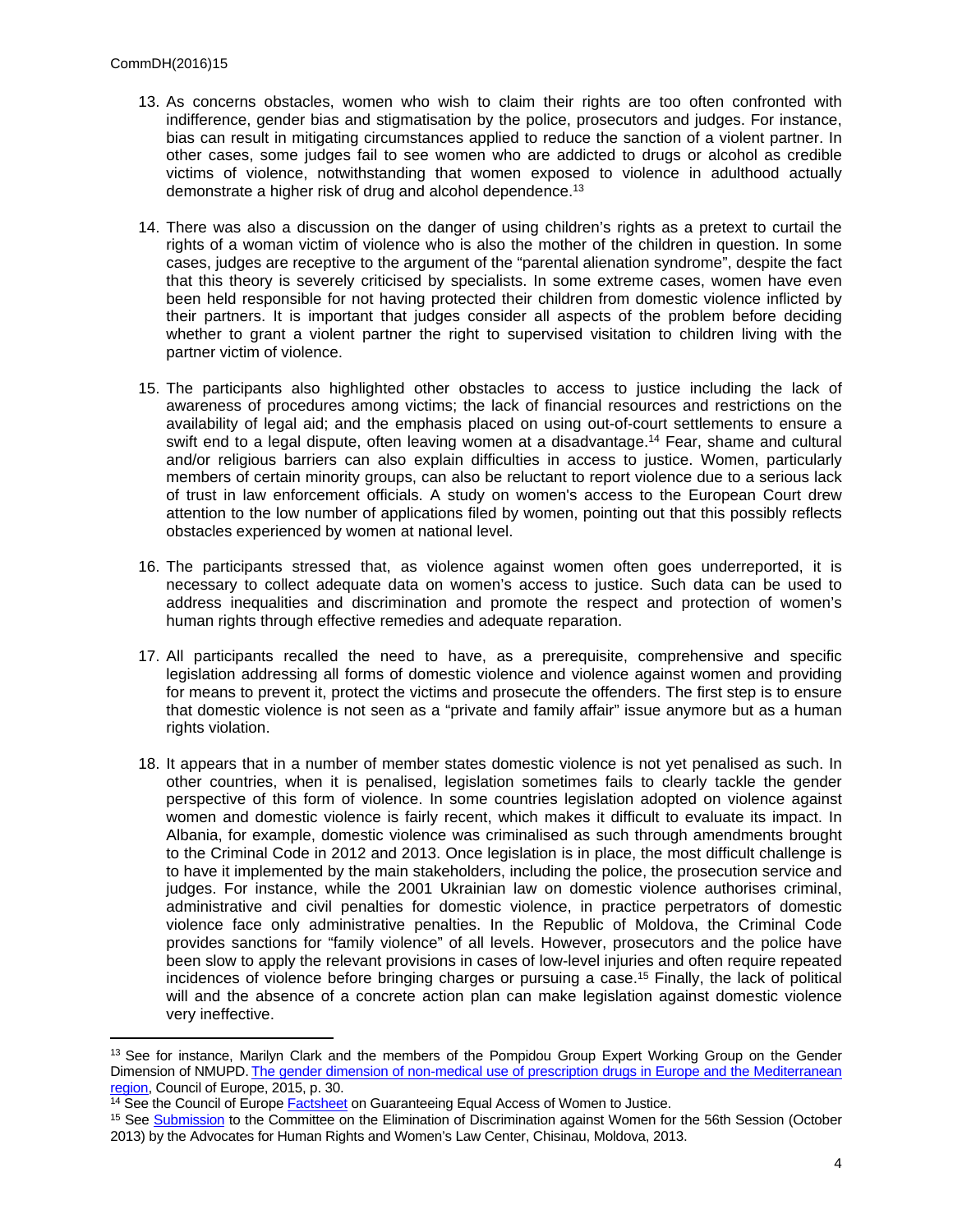- 19. A prerequisite for effective access to justice for women victims of violence is to find ways to reach out to the victims who are often not in a position to report the crimes against them. The participants agreed that particular attention should be given to Roma women, migrant women and women with disabilities who could meet additional barriers (including cultural ones) preventing them from reporting violence to the police and receiving adequate protection. Free legal aid should be accessible to all victims throughout the country, including in remote rural areas. Legal aid should be sufficiently specialised to ensure effective representation. Obstacles such as having to pay fees in advance, even if they are reimbursed at the end of the procedure, should be removed. At the same time, a participant stressed that a woman should not be forced to testify.
- 20. Shelters where women can find protection when they are threatened are a key partner in access to justice. The importance of a specialised shelter where women can find adapted legal counselling was seen as an asset. However, it is important that access to shelters is not made dependent upon co-operation with the police and other law enforcement authorities, particularly for migrant women. More generally, support provided to victims, including access to a shelter, should not depend on the victim's willingness to press charges or testify against the perpetrator(s), as stressed in Article 18 of the Istanbul Convention.
- 21. The positive role specialised NGOs can play has been highlighted in particular in the sad context of femicide. It is important that NGOs with legal standing can take part in proceedings both before domestic and international courts. An ombudsman institution, especially when it is specialised in gender equality issues, can also play a role by investigating the (in)action of the authorities which have failed to address cases of violence effectively.
- 22. As concerns domestic violence in particular, the Duluth model<sup>16</sup> was discussed as one of the solutions to ensure that the victim's needs are met. The "one stop shop court" system whereby women can find the different service providers in the same place was also described as an interesting option.
- 23. The effectiveness of investigations into cases of gender-based violence and the judicial process can be improved through specialised staff among the police, prosecution service and the judiciary. In Spain and in the UK, specialised courts for domestic violence have been put in place.<sup>17</sup> However, there is also the danger of depending too much on a single person, due to budgetary constraints, for instance. Solutions should be adapted to the characteristics of the unit in question and would most likely differ if the unit functioned in a rural area or a big city, for example.
- 24. The participants agreed that the specialisation of lawyers counselling women victims of violence was an asset. However, it was also noted that some specialised lawyers could also use their knowledge to try to protect the perpetrator from being pursued.
- 25. Fast-track procedures constitute interesting tools when it comes to issuing protection, eviction or other forms of emergency orders when the protection of the victim is at stake. The participants stressed that it is less clear if fast-track procedure is to be recommended in the criminal law procedure as this could jeopardise the final result of the case. The advantages of specialised courts that could deal with both the penal and the civil law aspects and therefore have the potential to accelerate the procedures were also referred to.

<sup>&</sup>lt;sup>16</sup> The "[Duluth model"](http://worldfuturecouncil.org/fileadmin/user_upload/Future_Policy_Award/FPA_2014/fpa2014_brochure_en_final.pdf), also known as the Coordinated Community Response (CCR), is a model for effective implementation of intimate partner violence legislation, involving all relevant stakeholders in a community. It rests upon a shared, gendered understanding of violence against women and prioritises the safety and autonomy of survivors along with ensuring perpetrator accountability.

<sup>&</sup>lt;sup>17</sup> See UN Women [webpage](http://www.endvawnow.org/en/articles/144-tribunaux-specialises-dans-les-affaires-de-violence-a-legard-des-femmes.html) on "Specialized courts/tribunals for violence against women".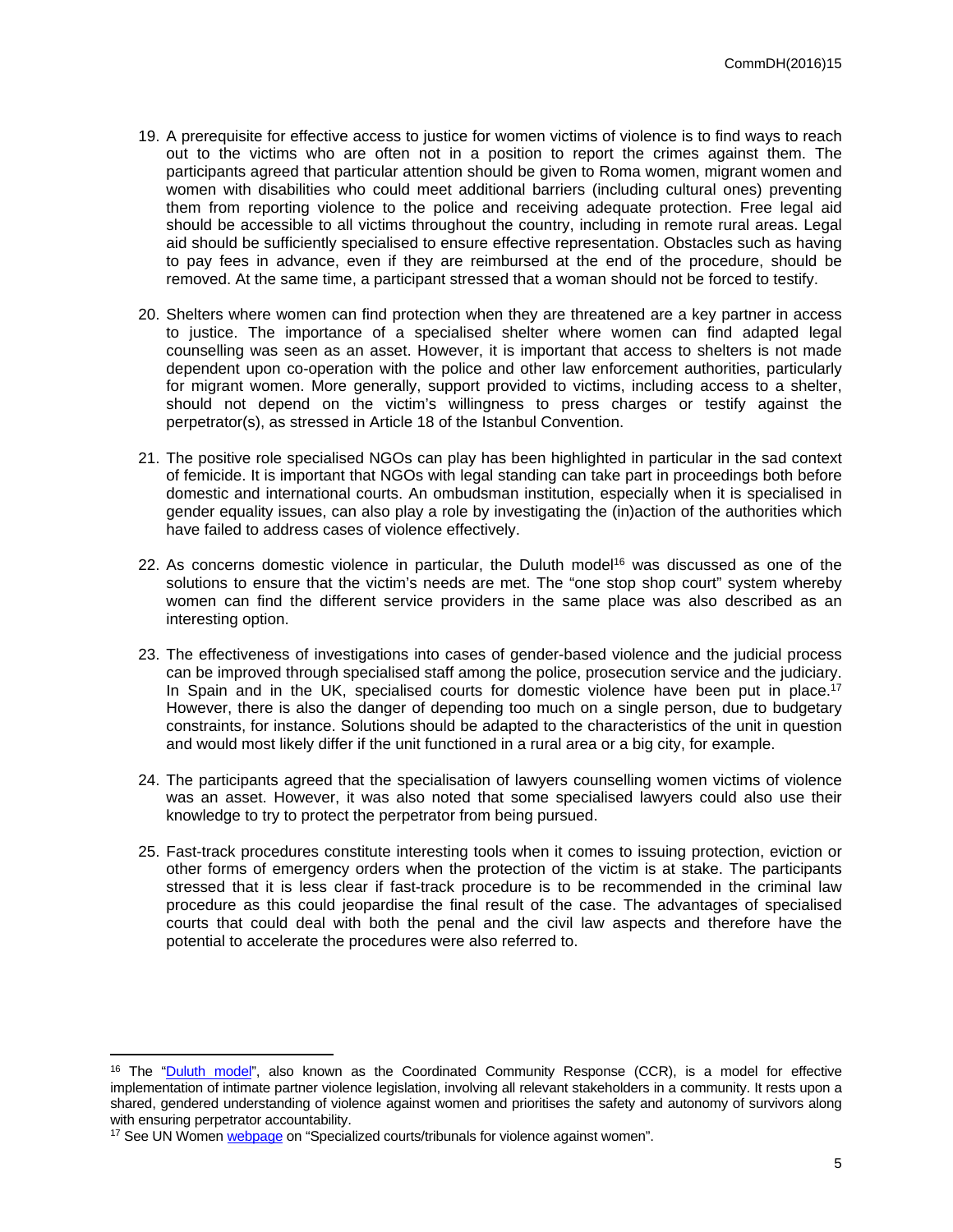### *Specific forms of violence against women that need further attention*

- 26. During the discussions, special attention was given to access to justice and redress for women victims of violence in armed conflicts on the basis of experience from states where there have been recent conflicts, including in the context of the armed conflict in Ukraine. Studies have shown that where ex-combatants fail to reintegrate into society, the consequences are farreaching for the entire post-conflict society. It is important that in cases of armed conflicts, women victims of violence have access to redress and compensation for the specific forms of violence they have encountered as soon as possible so as to avoid large time gaps between abuse and redress.
- 27. The participants also discussed the less documented violence that women can encounter in healthcare settings and in obstetric care in particular, as illustrated by a recent report from Slovakia.<sup>18</sup>
- 28. Some women may be particularly vulnerable to violence and face additional obstacles in accessing justice. Undocumented migrant women exposed to exploitation such as domestic workers are one such group. The same goes for migrant women whose immigration status is dependent on a violent husband or partner or on a forced marriage. Roma and Muslim women confronted with violence may face multiple discriminatory behaviours by law enforcement officials and other stakeholders, in particular in the health sector.
- 29. Women with disabilities face the risk of multiple forms of violence when they try to report genderbased violence but instead of being protected are treated as perpetrators and are forcibly placed in institutions in contradiction with the provisions of the Istanbul Convention and the UN Convention on the Rights of Persons with Disabilities. Another problem is that emergency shelters for women victims of violence are not always open to women with disabilities.
- 30. The participants shared the Commissioner's concern at the current intensification of hate speech against women in many European countries, including on the Internet, which is characterised by threats of murder, sexual assault or rape. This form of hate speech targets prominent female politicians, journalists and human rights defenders<sup>19</sup> but also ordinary women at work, in the streets and at school.<sup>20</sup>

## *Proposals resulting from the discussions*

- 31. As a first step, all Council of Europe member states should ratify the Istanbul Convention and fully implement it by adopting comprehensive legislation tackling violence against women and domestic violence as human rights violations. Member states should also adopt and implement legal provisions specifically aiming to combat gender-based hate crimes and hate speech.
- 32. Member states should draw on the good practices identified in the framework of the Council of Europe Gender Equality Strategy and follow the recommendations made in the General recommendation on women's access to justice issued by the Committee on the Elimination of Discrimination against Women (CEDAW Committee) in July 2015.<sup>21</sup>
- 33. It is essential to tackle the issue of violence against women, including sexual violence, in the context of conflict and post-conflict situations. Victims should be identified and encouraged to step forward so that they can be provided with assistance, redress and reparation. Individuals who took

<sup>18</sup> See Debrecéniová, J. (ed.), Ženy – matky – telá: ľudské práva žien pri pôrodnej starostlivosti v zdravotníckych zariadeniach na slovensku [women – mothers – bodies: women's human rights in obstetric care in healthcare facilities in slovakia] (2015), Občan, demokracia a zodpovednosť & Ženské kruhy, *available at* [http://odz.sk/wp-content/uploads/Z-](http://odz.sk/wp-content/uploads/Z-M-T_publ_el1_pod_sebou.pdf)[M-T\\_publ\\_el1\\_pod\\_sebou.pdf.](http://odz.sk/wp-content/uploads/Z-M-T_publ_el1_pod_sebou.pdf) See p. 185-209 for the English summary and annexes.

<sup>&</sup>lt;sup>19</sup> See below section III, The situation of human rights defenders promoting women's rights and gender equality.

<sup>&</sup>lt;sup>20</sup> [Hate speech against women should be specifically tackled](http://www.coe.int/en/web/commissioner/-/hate-speech-against-women-should-be-specifically-tackl-1?inheritRedirect=true&redirect=%2Fen%2Fweb%2Fcommissioner%2Fblog-2014), Human Rights Comment of the Commissioner, 6 March 2014.

<sup>&</sup>lt;sup>21</sup> CEDAW Committee, [General recommendation on women's access to justice](http://tbinternet.ohchr.org/Treaties/CEDAW/Shared%20Documents/1_Global/CEDAW_C_GC_33_7767_E.pdf), 23 July 2015.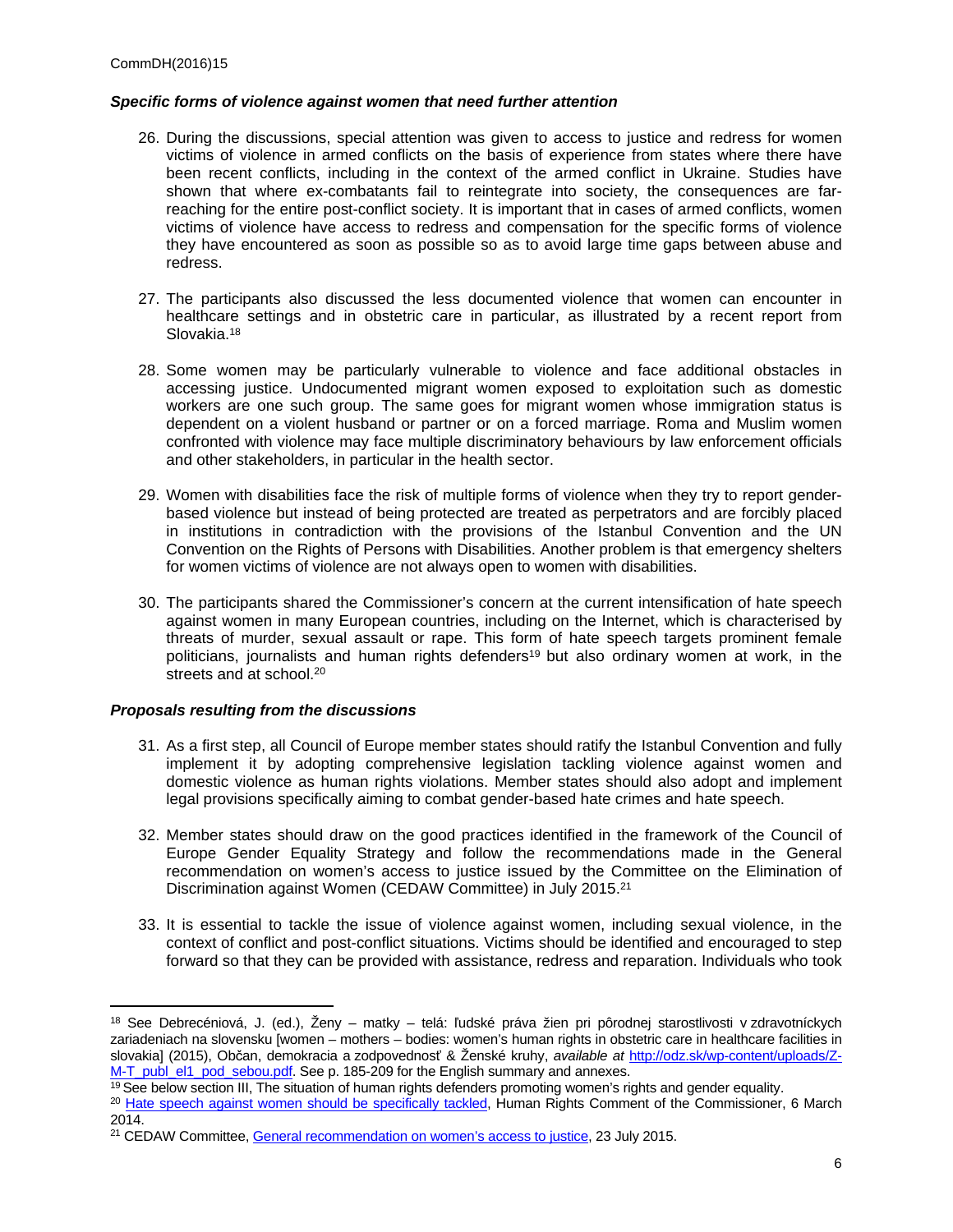part in conflicts should have access to psychological support with a view to prevent societal consequences of conflicts, such as gender-based violence, including domestic violence.

#### **II. Gender-based discrimination and stereotypes in the education sector**

- 34. During the second session, the participants discussed how to tackle gender-based discrimination and stereotypes in the education sector. They all agreed that discrimination in this field of life translates into future discrimination in employment and other fields of life and this is why it should be combated as a priority. They also agreed that promoting gender-sensitive education in general is a good pedagogic means for countering gender stereotypes and ensuring gender equality in all fields of life.
- 35. The participants addressed some of the remaining obstacles on the way to education free of discrimination and stereotypes. In this context, they noted that one of the focuses of the abovementioned Council of Europe Gender Equality Strategy is "combating gender stereotyping in and through education"<sup>22</sup> and that the Council of Europe Committee of Ministers' Recommendation on gender mainstreaming in education<sup>23</sup> provides guidelines and standards for improving the situation, in particular as supplemented by a recent publication outlining good practices in this field.<sup>24</sup>

#### *Gender stereotyping*

- 36. Gender stereotypes are generalised views or preconceived ideas, according to which individuals are categorised into particular gender groups, typically defined as "women" and "men" and are arbitrarily assigned characteristics and roles determined and limited by their sex. Stereotyping becomes problematic when it is used as a vehicle to constrain existing gender diversity and, in particular, to degrade and discriminate against women.<sup>25</sup>
- 37. The participants recalled that states have international human rights obligations to address harmful gender stereotypes<sup>26</sup> and wrongful gender stereotyping.<sup>27</sup> In particular, Article 5 of the Convention on the Elimination of all Forms of Discrimination against Women (CEDAW) requires states parties to take all appropriate measures to modify the social and cultural patterns of conduct of men and women, with a view to achieving the elimination of prejudices and customary and all other practices which are based on the idea of the inferiority or the superiority of either of the sexes or on stereotyped roles for men and women. The Article also requires states to ensure that family education includes a proper understanding of maternity as a social function and the recognition of the common responsibility of men and women in the upbringing and development of their children, it being understood that the interest of the children is the primordial consideration in all cases.
- 38. In its General Comment No. 28,<sup>28</sup> the UN Human Rights Committee stressed that: "Inequality in the enjoyment of rights by women throughout the world is deeply embedded in tradition, history and culture, including religious attitudes (…) States parties should ensure that traditional,

<sup>&</sup>lt;sup>22</sup> See in particular the [Compilation](http://www.coe.int/t/dghl/standardsetting/equality/05conferences/2014NFPHelsinki/Documents/Revised%20ENG%20Good%20practices%20Education%2016.1.2015.pdf) of good practices from member states concerning gender stereotypes and education.

<sup>&</sup>lt;sup>23</sup> Committee of Ministers Recommendation [CM/Rec\(2007\)13](https://wcd.coe.int/ViewDoc.jsp?id=1194631&Site=CM) on gender mainstreaming in education, 10 October 2007.

<sup>&</sup>lt;sup>24</sup> Gender Equality Commission, [Compilation](http://www.coe.int/t/dghl/standardsetting/equality/05conferences/2014NFPHelsinki/Documents/Compilation%20of%20good%20practices%20to%20promote%20an%20education%20free%20from%20gender%20stereotypes%20REVISED.pdf) of good practices to promote an education free from gender stereotypes and identifying ways to implement the measures which are included in the Committee of Ministers' Recommendation on gender mainstreaming in education, Council of Europe, April 2015.

<sup>&</sup>lt;sup>25</sup> See the Council of Europe [Factsheet](http://www.coe.int/t/dghl/standardsetting/equality/02factsheets/Education%20Fact%20Sheet%20English.pdf) on Combating Gender Stereotyping and Sexism in and through Education.

<sup>&</sup>lt;sup>26</sup> A gender stereotype is harmful when it limits women's and men's capacity to develop their personal abilities, pursue their professional careers and make choices about their lives and life plans. See OHCHR [webpage](http://www.ohchr.org/EN/Issues/Women/WRGS/Pages/GenderStereotypes.aspx) on gender stereotypes/stereotyping.

<sup>&</sup>lt;sup>27</sup> Gender stereotyping is wrongful when it results in a violation or violations of human rights and fundamental freedoms.

<sup>28</sup> Human Rights Committee, General Comment No. 28, Article 3 (The equality of rights between men and women), CCPR/C/21/Rev.1/Add.10, 29 March 2000.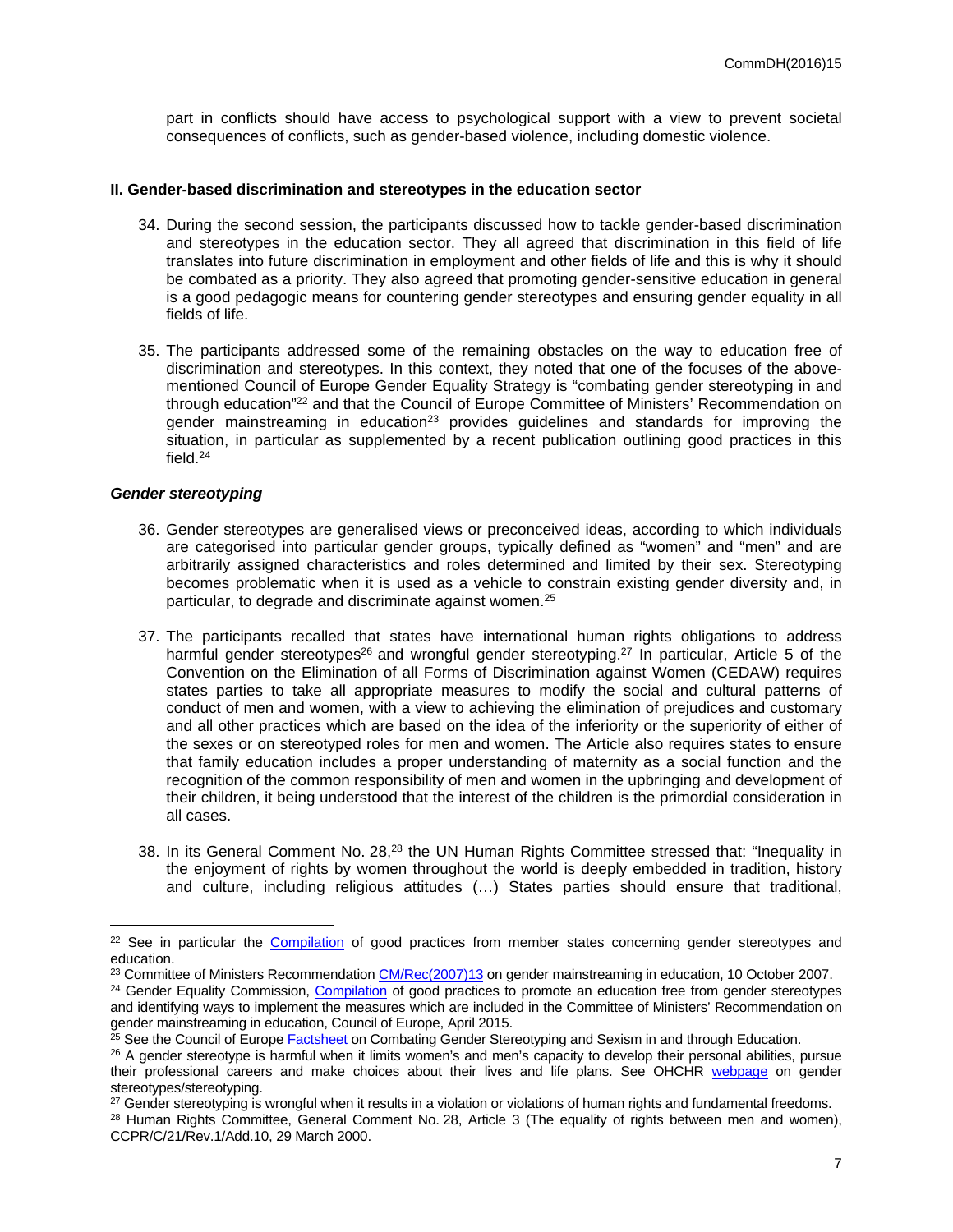historical, religious or cultural attitudes are not used to justify violations of women's right to equality before the law and to equal enjoyment of all Covenant rights."

- 39. The European Court of Human Rights in its judgment Konstantin Markin v. Russia of 22 March 201229 also stressed that "gender stereotypes, such as the perception of women as primary childcarers and men as primary breadwinners cannot, by themselves, be considered to amount to sufficient justification for a difference in treatment, any more than similar stereotypes based on race, origin, colour or sexual orientation."
- 40. The participants noted that, despite all these international standards, wrongful gender stereotyping remains prevalent in Europe and they provided a number of examples from their respective countries. One of the most striking examples can be found in the Irish Constitution that still contains a provision under which the state shall "endeavour to ensure that mothers shall not be obliged by economic necessity to engage in labour to the neglect of their duties in the home".<sup>30</sup> In other cases, wrongful stereotyping can lead to strong signs of gender inequality, for instance pre-natal sex selection.<sup>31</sup>
- 41. The participants shared the view that in the field of education as well as elsewhere, there are clear threats to women's rights linked to the resurgence of reactionary trends targeting women who try to move out from the subordinated role in which they have been kept for centuries.<sup>32</sup> Some would like to constrain women to a role of mothers, giving birth and staying at home to rear children. Any attempt to fight gender stereotypes is seen by some ultra-conservative/nationalist groups as a threat to "traditional values" such as marriage, family and maternity, which, according to their views, are based on a clear-cut difference between the sexes. The participants gave examples from several European countries of strong opposition by some groups against what is pejorativelycalled "genderism", "gender theory", "gender ideology" and/or "promotion of homosexuality". They also stressed that the alleged traditional values some wished to protect appeared in fact to be based on a highly patriarchal structure of society, perpetuating discrimination against women.
- 42. This new regressive trend is sometimes linked to demographic concerns. However, in its concluding observations on Hungary, the CEDAW Committee pointed out that the state party's policy priority of "increasing the population" increased the prevalence of gender stereotypes by portraying women mainly, if not exclusively, in the role of mothers and caregivers.<sup>33</sup> This trend is also in contradiction with the CEDAW provisions guaranteeing women's rights in deciding freely and responsibly about the number and spacing of their children and their right to access information, education and means to enable them to exercise these rights.<sup>34</sup>

## *Education system*

- 43. The participants stressed that the CEDAW requires that states eliminate any stereotyped concept of the roles of men and women at all levels and in all forms of education by encouraging the education of boys and girls together and other types of education which will help to achieve this aim and, in particular, through the revision of textbooks and school programmes and the adaptation of teaching methods (Article 10-c).
- 44. However, the participants noted that in Europe gender stereotyping is one of the main factors of discrimination in education. In particular, problems persist in equal access to education, including vocational training, science and technology. Schools tend to conform to gender stereotypes, for instance by encouraging different subject choices depending on the sex of the students. This can

<sup>29</sup> ECtHR, 22 March 2012, [Konstantin Markin v. Russia](http://hudoc.echr.coe.int/eng?i=001-109868), (Application no. 30078/06).

<sup>30</sup> Article 41 of the Irish Constitution.

<sup>&</sup>lt;sup>31</sup> See [Report](https://wcd.coe.int/com.instranet.InstraServlet?Index=no&command=com.instranet.CmdBlobGet&InstranetImage=2790589&SecMode=1&DocId=2243332&Usage=2) by Nils Muižnieks, Council of Europe Commissioner for Human Rights, following his visit to Armenia from 5 to 9 October 2014, paragraphs 156-160. See also Sex-selective abortions are discriminatory and should be banned, [Human Rights Comment](http://www.coe.int/en/web/commissioner/-/sex-selective-abortions-are-discriminatory-and-should-be-bann-1?inheritRedirect=true&redirect=%2Fen%2Fweb%2Fcommissioner%2Fblog-2014) of the Commissioner, 15 January 2014.

<sup>32</sup> See also: "Fulfilling women's rights", [Statement](http://www.coe.int/en/web/commissioner/-/fulfilling-women-s-rights) of Mr Nils Muižnieks for the 8 March International Women's Day, issued on 5 March 2015.

<sup>33</sup> CEDAW Committee, [Concluding Observations,](http://tbinternet.ohchr.org/_layouts/treatybodyexternal/Download.aspx?symbolno=CEDAW%2fC%2fHUN%2fCO%2f7-8&Lang=en) CEDAW/C/HUN/CO/7-8, paragraphs 8 and 18, 1 March 2013. 34 Article 16(e) of the CEDAW.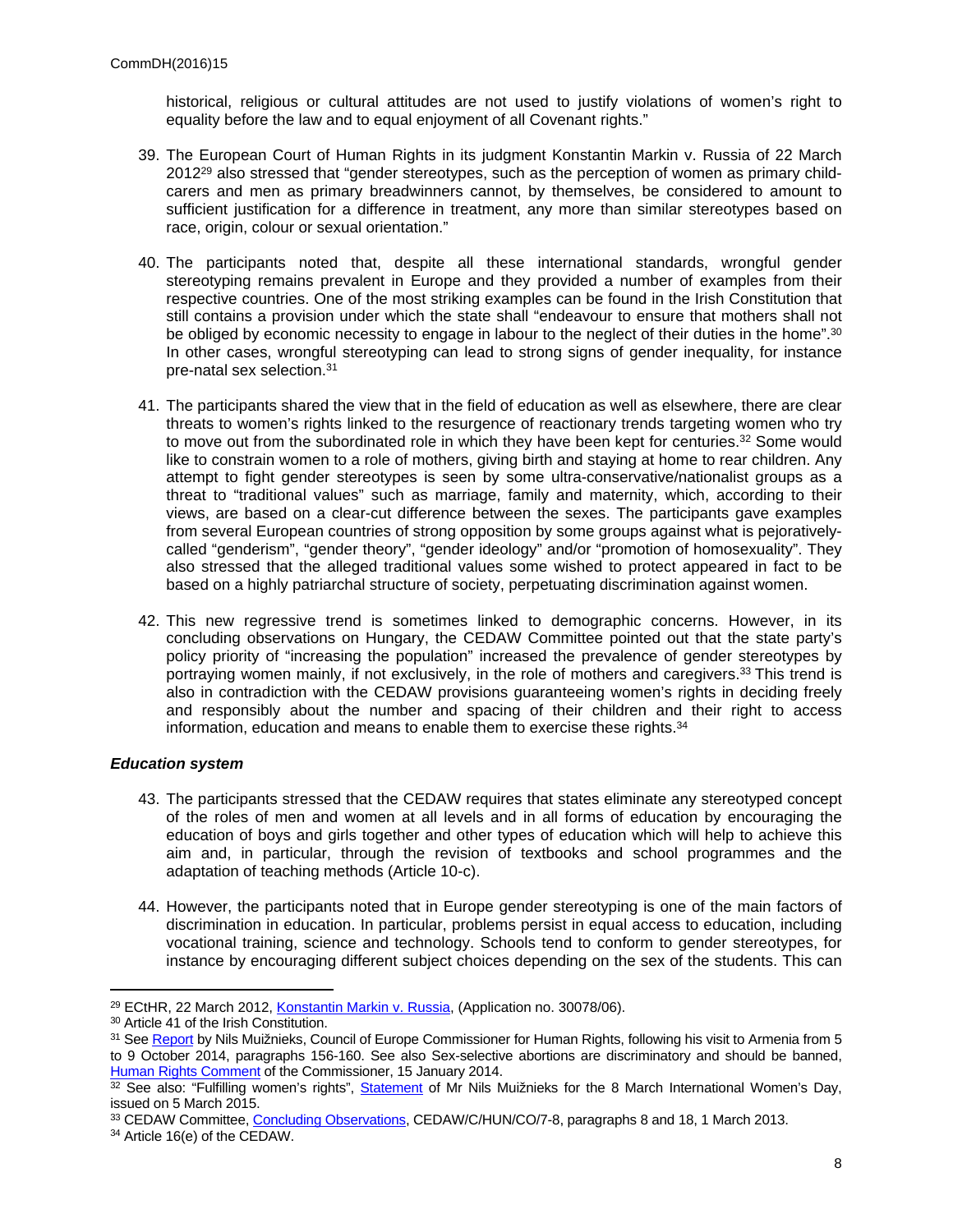lead to gender segregation on the basis of subject choices. Informal education (i.e. outside schools, by parents and other stakeholders) can also be a strong factor conveying harmful gender stereotypes. The participants gave several examples of gender stereotyping at school, including expressions such as "women are too sensitive to become lawyers" or instances where a girl expressing the wish to become a doctor would be reoriented to a "more suitable job" such as a nurse, particularly if she belonged to a minority group.

- 45. In some countries, such as Turkey, the general reform of the education system proved to be detrimental to girls' school attendance as attendance became non-obligatory at a relatively early age. The participants also highlighted the specific challenges met by Roma girls when they face multiple discrimination. Socio-economic difficulties were referred to as a further factor for early drop-outs.
- 46. As concerns the school curriculum, the fact that in some countries religious leaders are consulted by ministries of education before taking decisions on teaching moral values has been mentioned as a factor endangering women's rights and gender equality given the restrictive attitudes of some religious leaders towards the role of women in society.
- 47. All participants agreed that women are insufficiently represented in schoolbooks and curricula, which at the same time still contained stereotyped portrayals of women. While many ministries of education have started to take measures to remedy this situation, they are sometimes confronted with resistance from ultra-conservative groups.

#### *Teaching sex education in schools to guarantee women's sexual and reproductive rights*

- 48. Gender stereotyping also raises the question of sex education in schools which is crucial for the protection of the sexual and reproductive rights of all and, in particular, of women. The CEDAW Committee in its General Recommendation 24 on women and health<sup>35</sup> recommends that states should prioritise the "prevention of unwanted pregnancy through family planning and sex education". The UN Committee on the Rights of the Child has stressed that states should ensure that adolescents have access to appropriate information on sexual and reproductive issues, including family planning, contraception and the prevention of sexually transmitted diseases. While in recent years women's sexual and reproductive rights have been increasingly under attack, sex education at school has also been met with similar resistance from some parents and other stakeholders.
- 49. The discussion revolved around the backlash resulting from the current political and economic context which has had a serious impact on the sexual and reproductive health and rights (SRHR) of women. In this context, for some, the return to "traditional values" is seen as a solution that would bring stability and security. As an example of what can be called a step backwards, one participant mentioned the rejection by the European Parliament of the Report on Sexual and Reproductive Health and Rights prepared by the MEP Edite Estrela in 2013.<sup>36</sup> Among many crucial issues for women's rights, the report stressed that very conservative positions regarding SRHR had arisen all around Europe and highlighted the need for a comprehensive, ageappropriate, evidence-based, scientifically accurate and non-judgemental sexuality education. However, the draft resolution prepared on the basis of the report was replaced by a new one in the final vote, just noting that "the formulation and implementation of policies on SRHR and on sexual education in schools is a competence of the [EU] Member States". The Resolution did note, nevertheless, that even though it was a competence of the member states to formulate and implement policies on health and on education, the EU could contribute to the promotion of best practices among member states.<sup>37</sup>

<sup>35</sup> CEDAW Committee, [General Recommendation 24](http://www.un.org/womenwatch/daw/cedaw/recommendations/recomm.htm#recom24) on women and health, 20<sup>th</sup> session, 1999.

<sup>36</sup> [Report](http://www.europarl.europa.eu/sides/getDoc.do?pubRef=-//EP//TEXT+REPORT+A7-2013-0426+0+DOC+XML+V0//EN) on Sexual and Reproductive Health and Rights, 2 December 2013, (A7-0426/2013), Committee on Women's Rights and Gender Equality, Rapporteur: Edite Estrela.

<sup>&</sup>lt;sup>37</sup> European Parliament [Resolution](http://www.europarl.europa.eu/sides/getDoc.do?type=TA&reference=P7-TA-2013-0548&language=EN&ring=A7-2013-0426) of 10 December 2013 on Sexual and Reproductive Health and Rights (2013/2040(INI)).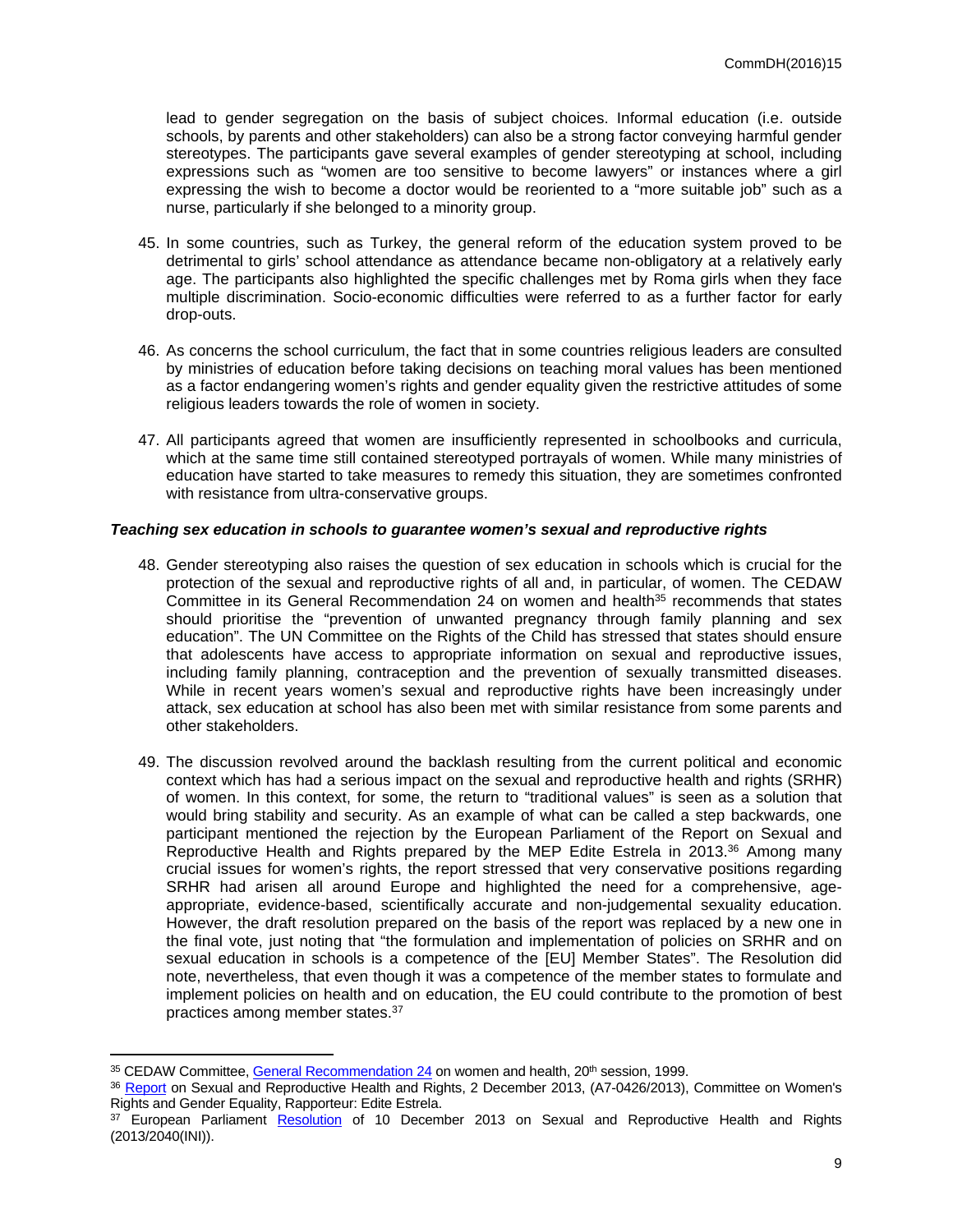- 50. The participants highlighted the fact that the recent backlash affecting women's sexual and reproductive rights by limiting their choice in a number of countries had also had an impact on teaching sex education in schools. They stressed that children's access to appropriate information on sexual and reproductive issues in accordance with their age was being endangered by several initiatives throughout Europe geared against the so-called "genderism" or "gender ideology". Specific reference was made to some protest initiatives in France and Switzerland against alleged attempts of "sexualisation of children in schools".
- 51. In Russia, amendments to the Federal Law "On Protection of Children from Information Harmful to Their Health and Development" have had a negative impact on sexuality education. In Latvia, an amendment to the Law on Education was approved recently stipulating that educational institutions must provide moral education to students in compliance with constitutional values, such as on marriage and the family.<sup>38</sup>
- 52. The participants stressed that the homophobic stance of some extremist groups had a negative impact on not only lesbian but also other women's rights. Several NGOs defending "traditional values" have been created recently in several European countries. Many of these NGOs seem to be well funded and their main aim appears to be to oppose those who fight against gender stereotyping and who promote women's rights. Worryingly, several participants also mentioned examples of threats and attacks against those who try to introduce a gender dimension in sex education and more generally in the school curriculum.<sup>39</sup>
- 53. In some schools, sex education is sometimes carried out by external actors who develop misleading and harmful arguments against abortion. This has been the case in Ireland, for example. The Department of Education in Ireland issued a circular to schools, advising them that outside visitors, including those who deliver sex education, should not use scare tactics, sensationalism or moral lectures.<sup>40</sup> Worryingly, there are even cases where there is no sex education in schools and, worse, where boys at school are still encouraged to adopt a violent attitude towards others, including women.

#### *Proposals resulting from the discussions*

- 54. Member states should take sustainable measures to fight against gender-based discrimination and stereotypes in the education sector in consultation with women's rights and gender equality experts.
- 55. Efforts should be made to deconstruct ideological attacks on gender equality notably by teaching human rights, critical thinking and democracy in all schools and using social media in a positive and constructive way to that end.
- 56. All schools should provide comprehensive sex education that is age-appropriate, evidence-based, scientifically accurate and non-judgemental.
- 57. Member states should facilitate national and international networks of women's rights and gender equality NGOs dealing specifically with gender-sensitive school curricula.
- 58. Member states should carry out a gender-sensitive review of school curricula in all subjects. Particular attention should be given to sex education and the contents of morality/ethical teaching to ensure a positive representation of women and that teaching does not infringe upon individual's rights and reproduce gender stereotypes. It is also essential to avoid any negative impact on students belonging to especially vulnerable groups, including LGBTI people.

<sup>&</sup>lt;sup>38</sup> Delfi, Latvian parliament **approves** moral education in schools, 24 April 2014.

<sup>&</sup>lt;sup>39</sup> See also below section III, The situation of human rights defenders promoting women's rights and gender equality.

<sup>&</sup>lt;sup>40</sup> See [Irish Times,](http://www.irishtimes.com/news/education/sex-ed-in-ireland-it-s-all-disease-risk-and-crisis-pregnancy-1.2212770) "Sex Ed in Ireland: 'It's all disease, risk and crisis pregnancy", 18 May 2015.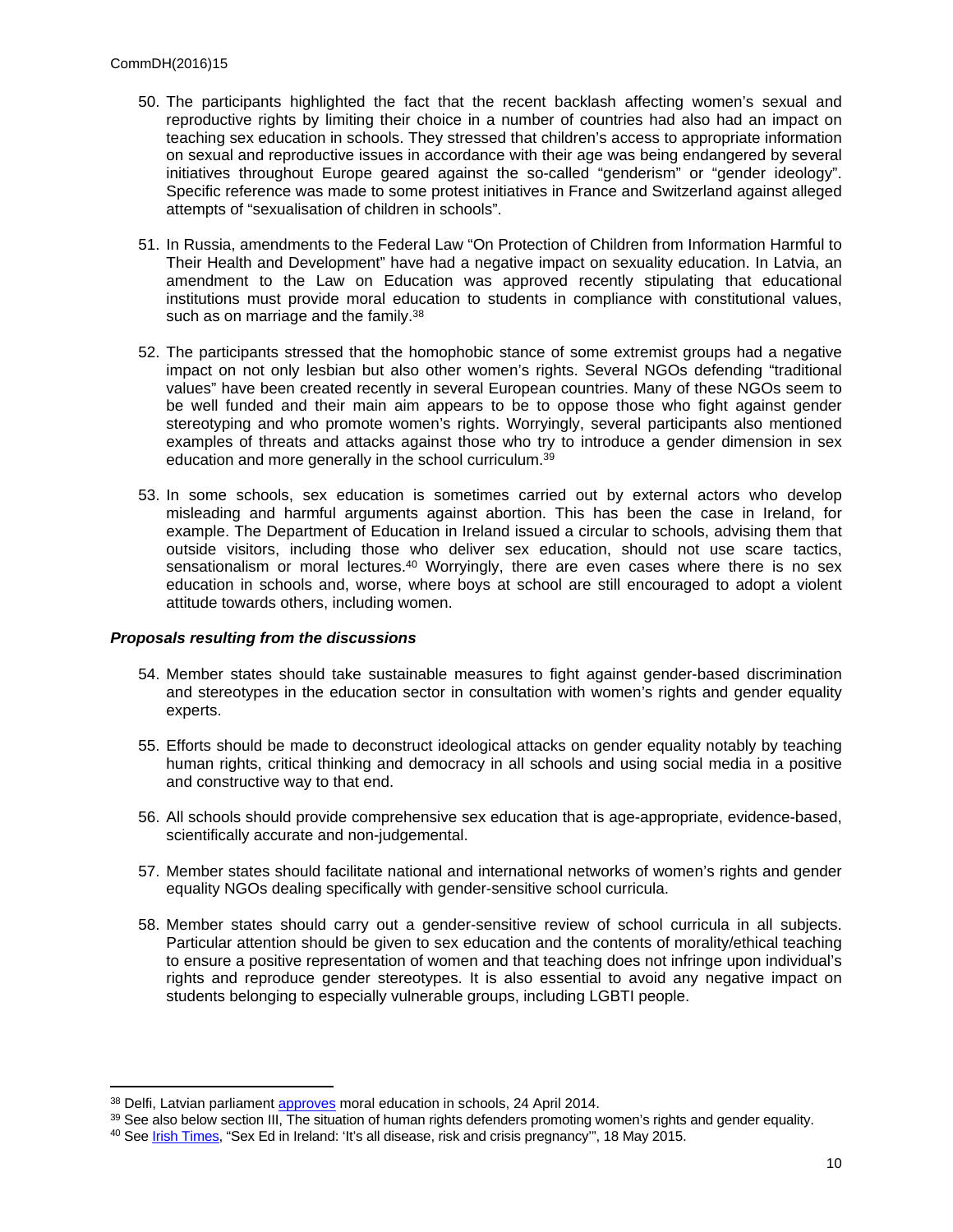59. Member states should draw on the good practices identified in the framework of the Council of Europe Gender Equality Strategy and implement the recommendations made in the Committee of Ministers' Recommendation [CM/Rec\(2007\)13](https://wcd.coe.int/ViewDoc.jsp?id=1194631&Site=CM) on gender mainstreaming in education.

### **III. The situation of human rights defenders promoting women's rights and gender equality**

- 60. In the third session, the participants discussed the situation of human rights defenders promoting women's rights and gender equality. They stressed that the issues addressed during the two preceding sessions, i.e. violence against women and gender-based stereotypes and discrimination in education, as well as all other women's rights, were legitimate subjects of work for human rights defenders and civil society organisations.<sup>41</sup>
- 61. Those working to protect the human rights of women and gender equality perform an essential role in Europe. They provide much-needed assistance to victims of gender-based violence; combat discrimination against women; contribute to peacebuilding; hold authorities accountable for fulfilling their human rights obligations under national and international law; engage in advocacy for human rights-compliant policies, legislation, institutions and practices; and raise awareness about women's rights and gender equality. $42$  Unfortunately, the round-table discussions revealed that women's rights defenders face serious obstacles in their work both as human rights defenders in general and specifically as defenders of women's rights and gender equality.

## *Multiple challenges as human rights defenders*

- 62. The situation and the work environment of human rights defenders are affected by several negative trends in the Council of Europe area. Depending on the country, obstacles to their work may take the form of: legal and administrative restrictions impeding the registration of NGOs and their access to funding; burdensome financial and reporting requirements; smear campaigns; threats and intimidation; judicial harassment; abusive inspections and surveillance; confiscation and destruction of working materials; unlawful arrest or detention; ill-treatment; and even disappearance and killings. The absence of effective investigations into violations committed by state and non-state actors against human rights defenders targeted because of their human rights work remains a major problem. This results in the impunity of perpetrators and the recurrence of violations.<sup>43</sup>
- 63. In some countries, increased restrictions in the fields of freedom of association, peaceful assembly and expression have resulted in a deterioration of the working environment for human rights defenders. In Azerbaijan, the situation of human rights defenders and other civil society actors sharply worsened in recent years. A number of NGOs, especially those operating in the field of human rights and those openly critical of the government, encounter several obstacles in carrying out their work. This includes the restrictive application of the regulations on registration, which can result in long delays or the absence of any formal decision on registration. Shortcomings in NGO legislation provided the basis for the crackdown on human rights defenders in Azerbaijan which intensified from the summer of 2014. As a result, many of them were targeted with criminal proceedings and are now detained.<sup>44</sup> This situation effectively resulted in seriously disabling the Azerbaijani civil society sector, as, for example, a number of human rights

<sup>&</sup>lt;sup>41</sup> This section is partly based on the previously published [Human Rights Comment](http://www.coe.int/en/web/commissioner/-/remove-obstacles-to-the-work-of-women-s-rights-defenders?inheritRedirect=true&redirect=%2Fen%2Fweb%2Fcommissioner%2Fhuman-rights-defenders) by the Commissioner for Human Rights, "Remove obstacles to the work of women's rights defenders", 22 September 2015.

<sup>42</sup> On the role and contribution of NGOs, see Preamble of the [Recommendation](https://wcd.coe.int/ViewDoc.jsp?id=1194609) of the Council of Europe Committee of Ministers on the legal status of non-governmental organisations in Europe, adopted on 10 October 2007, CM/Rec(2007)14.

<sup>43</sup> [Human rights defenders in the Council of Europe area,](https://wcd.coe.int/ViewDoc.jsp?Ref=CommDH%282012%2921&Language=lanEnglish) Report of the 2011 Commissioner's Round-Table with human rights defenders, paragraphs 10-28. [Human rights and the security sector,](https://wcd.coe.int/com.instranet.InstraServlet?command=com.instranet.CmdBlobGet&InstranetImage=2863399&SecMode=1&DocId=2342108&Usage=2) Report of the 2013 Commissioner's Round-Table with human rights defenders, paragraphs 35-53.

<sup>&</sup>lt;sup>44</sup> See for example the Third party [intervention](http://www.coe.int/en/web/commissioner/-/commissioner-muiznieks-intervenes-before-the-european-court-of-human-rights-on-the-case-of-intigam-aliyev?redirect=http://www.coe.int/en/web/commissioner/country-monitoring-azerbaijan?p_p_id=101_INSTANCE_RrDRPKESORE4&p_p_lifecycle=0&p_p_state=normal&p_p_mode=view&p_p_col_id=column-1&p_p_col_count=1) by the Council of Europe Commissioner for Human Rights in the case of Intigam Aliyev v. Azerbaijan, 16 March 2015.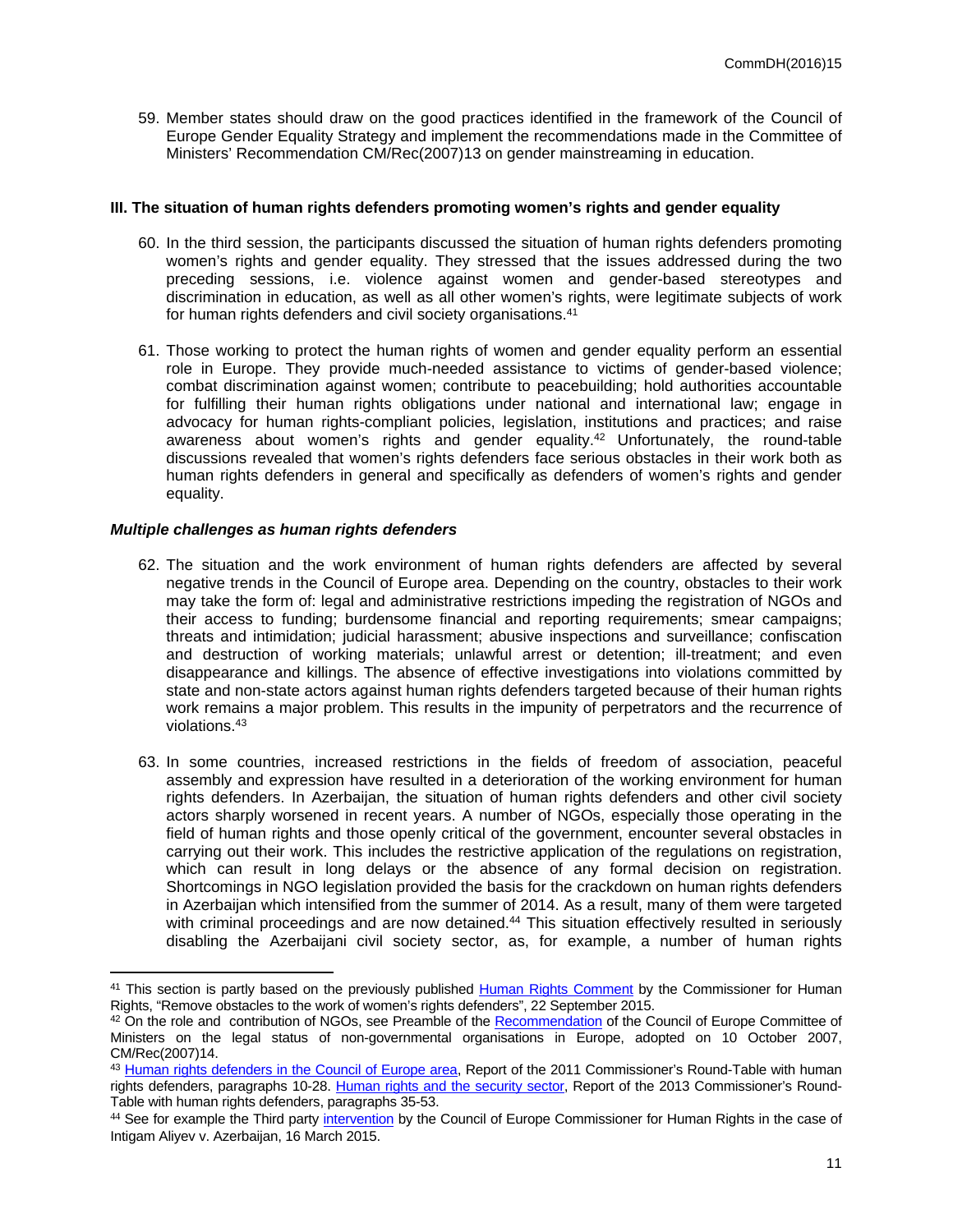organisations no longer operate in the country. In this situation, there is a risk that nobody will fulfil the essential role and functions of these independent organisations and individuals, thus leaving pressing needs of society and its members unaddressed.

- 64. In the Russian Federation, the adoption and implementation of amendments to the Law on noncommercial organisations related to foreign agents (the so-called "Foreign Agents Law") resulted in a wide campaign of inspections and stigmatisation targeting NGOs, effectively contributing to cutting their sources of funding. Many NGOs have been subjected to heavy fines for not registering as foreign agents voluntarily. As of October 2015, nearly a hundred NGOs have already been registered in the official list of foreign agents. More than 20 NGOs have initiated selfliquidation proceedings or have already been liquidated. Sanctions, court proceedings and closures have seriously affected the independent civil society sector in Russia. This situation also resulted in diminishing co-operation and interaction between NGOs and state authorities on acute human rights issues, for example related to the functioning of law enforcement agencies, closed institutions, special services and the army. Women's rights NGOs and defenders were also affected by these developments. As assessed by the Commissioner, the application of the Foreign Agents Law raises issues with the principles of legal certainty, the prohibition of arbitrariness, proportionality and the prohibition of discrimination. Concern was also expressed regarding the recent adoption of the Law on Undesirable Foreign or International NGOs.<sup>45</sup>
- 65. The on-going crisis and conflict in Ukraine present major challenges to human rights defenders on the ground who regularly report intimidation, harassment, or threats against them. There is a crucial need to ensure safe and favourable conditions for the work of human rights NGOs and to provide them with protection in line with international standards.<sup>46</sup>
- 66. In Hungary, stigmatisation and measures targeting human rights NGOs receiving foreign funding started in May 2014 and concerned, among others, several organisations promoting women's rights and gender equality. Governmental offices played a significant role in a defamation campaign against NGOs. Audits, inspections and collection of data targeting NGO beneficiaries of the Norwegian NGO Trust Fund were carried out based on public allegations that the Fund was used to support political activities in Hungary. $47$  At the time of the Round-table, seven NGOs receiving Norwegian funds were still under investigation by law enforcement bodies and tax authorities. It appears that some of the measures taken against NGOs were declared illegal by the judiciary.
- 67. In Belarus, human rights organisations and defenders operate under extremely difficult conditions. Numerous restrictions affect freedoms of association, peaceful assembly and expression. Human rights defenders experience arrests and detention, tight surveillance, abusive travel bans, deportation and selective tax inspections. Several human rights NGOs continue to operate without official registration. This makes them vulnerable under Belarusian legislation as it outlaws operations of non-registered groups and criminalises activities of their individual members. For example, this is the case of the Human Rights Centre Viasna, a prominent NGO conducting human rights work in Belarus.<sup>48</sup> In fact, several Belarus human rights organisations and activists now operate outside the country.

<sup>45</sup> [Opinion](http://www.coe.int/en/web/commissioner/country-report/russian-federation/-/asset_publisher/B0bLQuQxf9V7/content/council-of-europe-commissioner-for-human-rights-reiterates-his-call-to-bring-russian-ngo-legislation-in-line-with-european-standards?inheritRedirect=false&redirect=http%3A%2F%2Fwww.coe.int%2Fen%2Fweb%2Fcommissioner%2Fcountry-report%2Frussian-federation%3Fp_p_id%3D101_INSTANCE_B0bLQuQxf9V7%26p_p_lifecycle%3D0%26p_p_state%3Dnormal%26p_p_mode%3Dview%26p_p_col_id%3Dcolumn-1%26p_p_col_pos%3D1%26p_p_col_count%3D2) of the Commissioner for Human Rights on Legislation and practice in the Russian Federation on noncommercial organisations in light of the Council of Europe standards: an update, CommDH(2015)17, 9 July 2015. [Opinion](http://www.coe.int/en/web/commissioner/country-report/russian-federation/-/asset_publisher/B0bLQuQxf9V7/content/russia-legislation-and-practice-on-ngos-should-be-revised?inheritRedirect=false&redirect=http%3A%2F%2Fwww.coe.int%2Fen%2Fweb%2Fcommissioner%2Fcountry-report%2Frussian-federation%3Fp_p_id%3D101_INSTANCE_B0bLQuQxf9V7%26p_p_lifecycle%3D0%26p_p_state%3Dnormal%26p_p_mode%3Dview%26p_p_col_id%3Dcolumn-1%26p_p_col_pos%3D1%26p_p_col_count%3D2) of the Commissioner for Human Rights on the legislation of the Russian Federation on non-commercial organisations in light of Council of Europe standards, CommDH(2013)15, 15 July 2013.

<sup>46</sup> [Report](http://www.coe.int/en/web/commissioner/country-report/ukraine/-/asset_publisher/PwOwYulLuc5b/content/in-crimea-serious-human-rights-violations-and-attacks-on-minorities-and-journalists-require-urgent-action?inheritRedirect=false&redirect=http%3A%2F%2Fwww.coe.int%2Fen%2Fweb%2Fcommissioner%2Fcountry-report%2Fukraine%3Fp_p_id%3D101_INSTANCE_PwOwYulLuc5b%26p_p_lifecycle%3D0%26p_p_state%3Dnormal%26p_p_mode%3Dview%26p_p_col_id%3Dcolumn-1%26p_p_col_pos%3D1%26p_p_col_count%3D2%26_101_INSTANCE_PwOwYulLuc5b_advancedSearch%3Dfalse%26_101_INSTANCE_PwOwYulLuc5b_keywords%3D%26_101_INSTANCE_PwOwYulLuc5b_delta%3D10%26p_r_p_564233524_resetCur%3Dfalse%26_101_INSTANCE_PwOwYulLuc5b_cur%3D1%26_101_INSTANCE_PwOwYulLuc5b_andOperator%3Dtrue) of the Commissioner following his visit to Ukraine in February 2014, paragraphs 61-62. Report of the Commissioner following his visit to Kyiv, Moscow and Simferopol in September 2014, paragraphs 41-43.

<sup>47</sup> [Letter](http://www.coe.int/en/web/commissioner/country-report/hungary/-/asset_publisher/hKTqZqCwoY6P/content/commissioner-expresses-concern-over-ngos-in-hungary?inheritRedirect=false&redirect=http%3A%2F%2Fwww.coe.int%2Fen%2Fweb%2Fcommissioner%2Fcountry-report%2Fhungary%3Fp_p_id%3D101_INSTANCE_hKTqZqCwoY6P%26p_p_lifecycle%3D0%26p_p_state%3Dnormal%26p_p_mode%3Dview%26p_p_col_id%3Dcolumn-1%26p_p_col_pos%3D1%26p_p_col_count%3D2) of the Commissioner for Human Rights to the Hungarian Prime Minister's Office concerning the situation of nongovernmental organisations in Hungary, 24 July 2014.

<sup>&</sup>lt;sup>48</sup> "[Human](http://www.coe.int/en/web/commissioner/-/human-rights-defenders-need-solidarity-from-all-parts-of-europe-when-repressed-by-their-governments?inheritRedirect=true&redirect=%2Fen%2Fweb%2Fcommissioner%2Fhuman-rights-defenders%3Fp_p_id%3D101_INSTANCE_R6bJbw0zJcCl%26p_p_lifecycle%3D0%26p_p_state%3Dnormal%26p_p_mode%3Dview%26p_p_col_id%3Dcolumn-4%26p_p_col_pos%3D1%26p_p_col_count%3D3%26_101_INSTANCE_R6bJbw0zJcCl_delta%3D3%26_101_INSTANCE_R6bJbw0zJcCl_keywords%3D%26_101_INSTANCE_R6bJbw0zJcCl_advancedSearch%3Dfalse%26_101_INSTANCE_R6bJbw0zJcCl_andOperator%3Dtrue%26p_r_p_564233524_resetCur%3Dfalse%26_101_INSTANCE_R6bJbw0zJcCl_cur%3D2) rights defenders need solidarity from all parts of Europe when repressed by their governments", Human [Rights Comment](http://www.coe.int/en/web/commissioner/-/human-rights-defenders-need-solidarity-from-all-parts-of-europe-when-repressed-by-their-governments?inheritRedirect=true&redirect=%2Fen%2Fweb%2Fcommissioner%2Fhuman-rights-defenders%3Fp_p_id%3D101_INSTANCE_R6bJbw0zJcCl%26p_p_lifecycle%3D0%26p_p_state%3Dnormal%26p_p_mode%3Dview%26p_p_col_id%3Dcolumn-4%26p_p_col_pos%3D1%26p_p_col_count%3D3%26_101_INSTANCE_R6bJbw0zJcCl_delta%3D3%26_101_INSTANCE_R6bJbw0zJcCl_keywords%3D%26_101_INSTANCE_R6bJbw0zJcCl_advancedSearch%3Dfalse%26_101_INSTANCE_R6bJbw0zJcCl_andOperator%3Dtrue%26p_r_p_564233524_resetCur%3Dfalse%26_101_INSTANCE_R6bJbw0zJcCl_cur%3D2) by Thomas Hammarberg, Council of Europe Commissioner for Human Rights, 13 September 2011.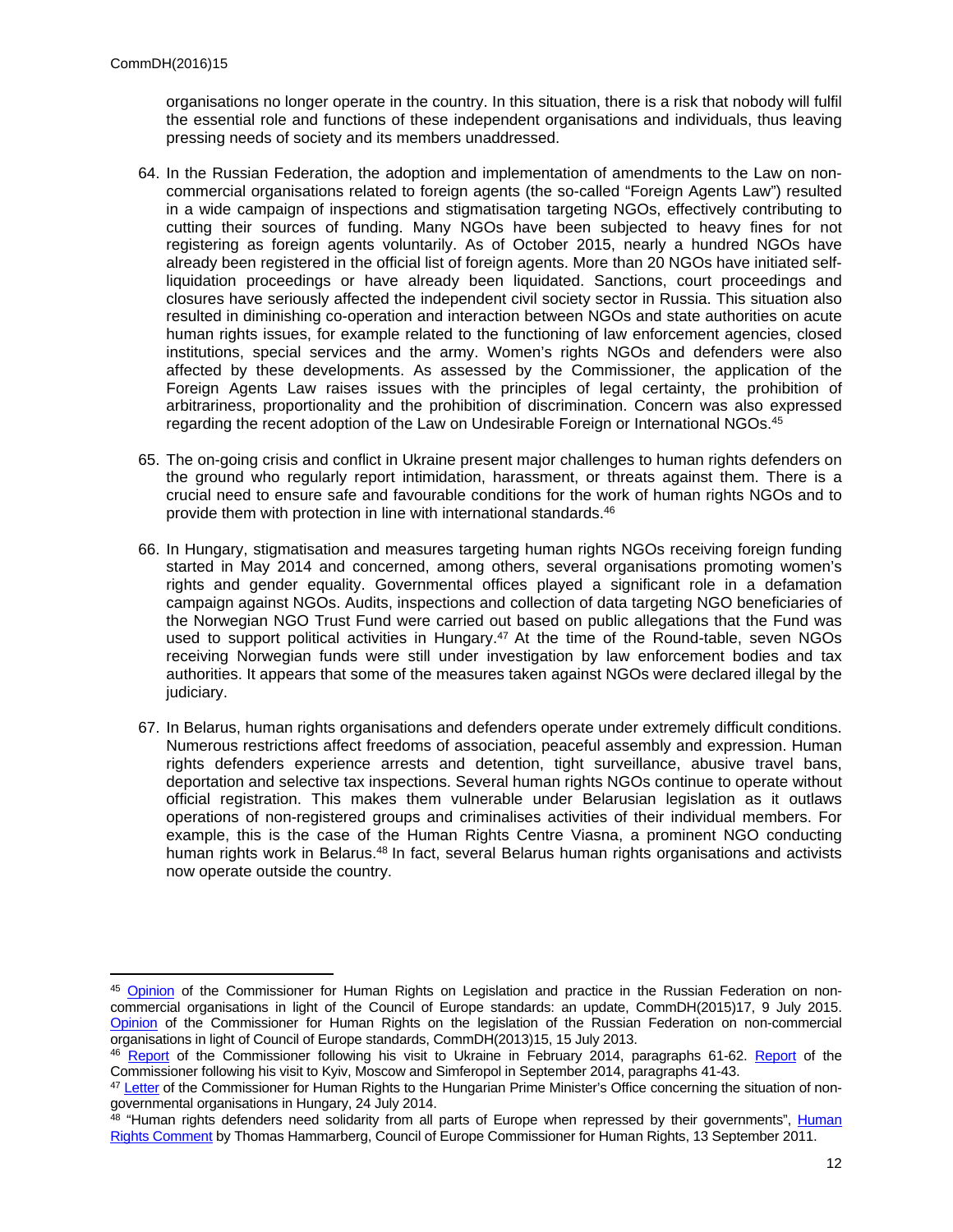#### *Specific obstacles to the work of women's rights defenders*

- 68. In addition to facing problems that affect human rights NGOs generally, women's rights defenders face specific obstacles when they challenge values, sexist stereotypes and traditional perceptions of gender roles. They can be portrayed as destroyers of family values and national traditions or as agents of what has pejoratively been labelled "gender ideology". For example, in Armenia, women's rights organisations and defenders were violently targeted in 2013 during the discussion and adoption of the Law on Equal Rights and Equal Opportunities between Women and Men. Conservative and radical groups reportedly disseminated misleading and defamatory information about human rights organisations and defenders supporting the law, describing them as "traitors to the nation", "destroyers of families" and "a threat to Armenian values". The NGO Women's Resource Centre was the subject of on-line harassment, including threats to bomb the Centre and burn women's rights defenders for speaking out on gender issues. No charges were brought against the authors of these threats.<sup>49</sup> As in other countries, issues connected to LGBTI persons were instrumentalised against women's rights defenders and officials avoided using the term "gender".
- 69. Women's rights defenders also face intimidation, pressure, threats, verbal and physical attacks, defamation, cyber-attacks and disruption of victims' hotlines. Those working on sexual and reproductive rights, promoting gender equality education or advocating the rights of women victims of domestic violence have often been specifically targeted. For example, in Ireland,<sup>50</sup> defenders working on abortion issues experienced a smear campaign and stigmatisation. In Georgia, NGOs faced obstacles when working on the issue of early marriages. In many countries, segments of ultraconservative movements and far-right or extremist religious groups have been the instigators of such attacks. As noted above, a serious problem lies in impunity for such actions.
- 70. Most defenders of women's rights are women. Women human rights defenders are at a high risk of experiencing gender-based violence, rape and other forms of sexual violence, harassment and verbal abuse as well as attacks on their reputation online and offline. A worrying phenomenon which has been identified recently is the increasing use of hate speech targeting women human rights defenders. In Serbia, for example, members of the NGO Women in Black have faced gender-motivated hate speech because of their human rights work.
- 71. National authorities often fail to consult or listen to women's rights defenders on relevant policies and laws. In some countries, independent activists feel overshadowed by NGOs which are close to the government – the so-called "GONGOs" (Government-Organised Non-Governmental Organisations). Another disturbing element is that women's rights defenders are not considered as equals by some fellow human rights defenders, who mistakenly consider women's rights and gender equality as secondary human rights issues.
- 72. The current period of austerity has made it particularly difficult for civil society organisations, especially small grassroots structures, to find sustainable and long-term funding. NGOs running shelters for women victims of violence, for example, have been weakened by cuts in public services at the local level.<sup>51</sup> The difficulties faced by women's rights defenders in securing national and international funding also result from hindrances put in place by the authorities in some countries as mentioned previously and allocation of funds to an increasing number of GONGOs. A number of women's rights defenders referred to the lack of transparency in relation to the selection criteria and process. The participants reflected on the importance of preserving the independence of human rights civil society actors from sources of funding. This is particularly the

<sup>49</sup> [Report](http://www.coe.int/en/web/commissioner/country-monitoring-armenia/-/asset_publisher/zH7uKF3Azc4O/content/armenia-should-intensify-its-efforts-to-ensure-gender-equality-and-protect-human-rights-in-the-justice-system?inheritRedirect=false&redirect=http%3A%2F%2Fwww.coe.int%2Fen%2Fweb%2Fcommissioner%2Fcountry-monitoring-armenia%3Fp_p_id%3D101_INSTANCE_zH7uKF3Azc4O%26p_p_lifecycle%3D0%26p_p_state%3Dnormal%26p_p_mode%3Dview%26p_p_col_id%3Dcolumn-1%26p_p_col_pos%3D1%26p_p_col_count%3D2) by Nils Muižnieks, Council of Europe Commissioner for Human Rights, following his visit to Armenia from 5 to 9 October 2014, CommDH (2015)2, paragraphs 163-172.

<sup>50</sup> Report of the UN Special Rapporteur on the situation of human rights defenders, Margaret Sekaggya, Addendum: [Mission to Ireland](http://www.ohchr.org/Documents/HRBodies/HRCouncil/RegularSession/Session22/A-HRC-22-47-Add-3_en.pdf) (19-23 November 2012), 26 February 2013.

<sup>51</sup> See also "Protect women's rights during the crisis", [Human Rights Comment](http://www.coe.int/en/web/commissioner/-/protect-women-s-rights-during-the-crisis) by Nils Muižnieks, Council of Europe Commissioner for Human Rights, 10 July 2014.